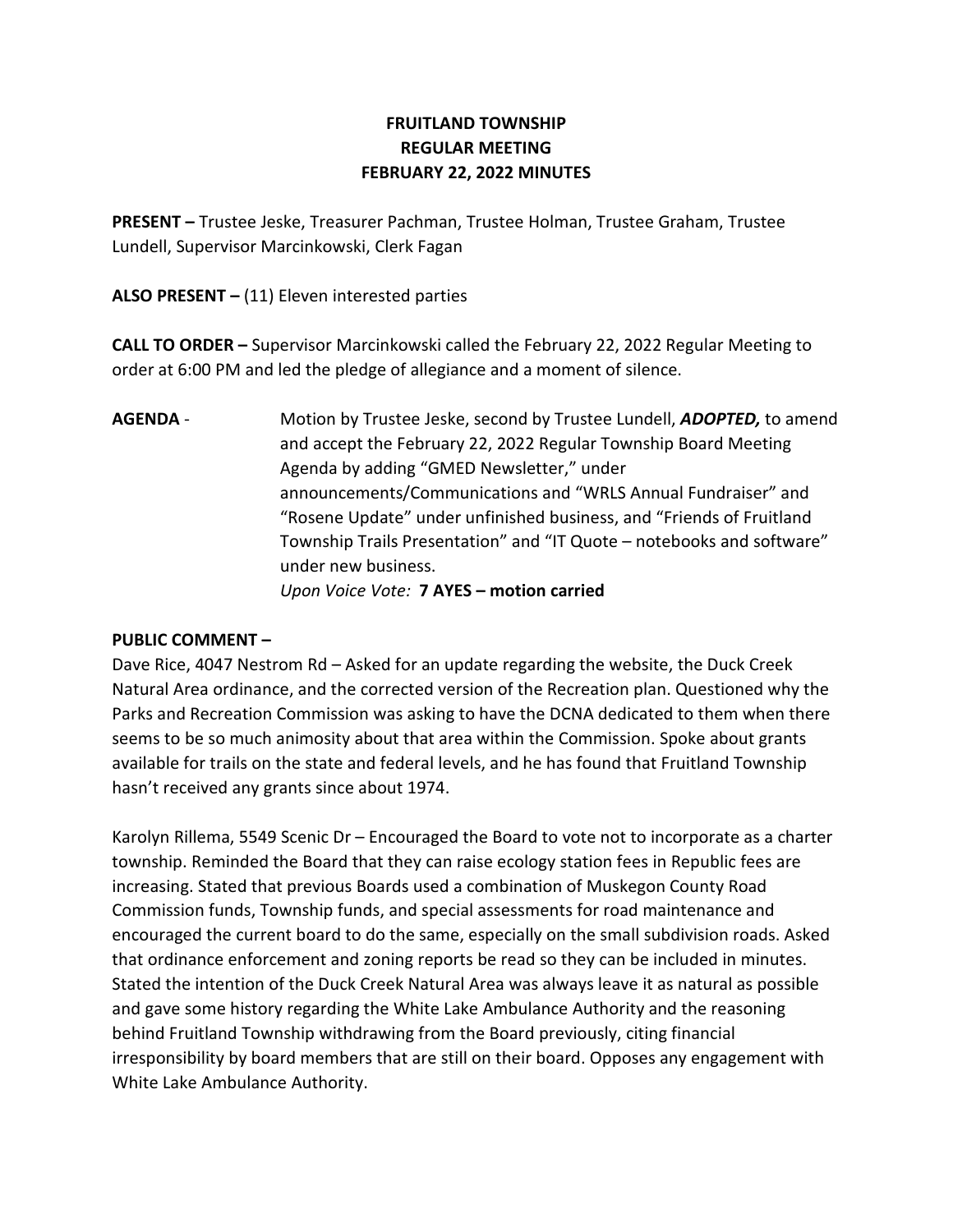Terrie Hampel, 6171 Duck Lake Rd – Questioned the motivation of the Parks and Recreation Commission for wanting to have the Duck Creek Natural Area dedicated to them. Stated that this Commission and the last commission have not done anything for trails in the township.

Carlet Mitenbuler, 4623 Nestrom Rd – Read a letter from the Parks and Recreation Commission asking for the parcel known as the Duck Creek Natural Area to be formally dedicated to the Parks and Recreation Commission

## ANNOUNCEMENTS/COMMUNICATIONS –

a. GMED Newsletter – Supervisor Marcinkowski shared a copy of the GMED Economic Newsletter that mentions that Fruitland Township has partnered with GMED to manage ARPA funds.

#### CONSENT AGENDA

- a. January 2022 Treasurer reports; Revenues (101) General Fund \$64,712.36: Expenditures: (101) General Fund \$21,107.70
- b. January 2022 Clerk reports Check disbursements and budget amendments
- a. Minutes January 10, 2022 Work Session and January 18, 2022 Regular Board Meeting
- b. January PINS Report
- c. Ordinance Enforcement update from Toby Frederickson Not Available
- d. Zoning report from Val Jensen

Motion by Trustee Jeske, second by Trustee Lundell, ADOPTED, to approve the Consent Agenda as presented.

Roll Call Vote: Trustee Holman AYE, Trustee Graham AYE, Trustee Lundell AYE, Treasurer Pachman AYE, Trustee Jeske AYE, Supervisor Marcinkowski AYE, Clerk Fagan AYE, – motion carried

#### UNFINISHED BUSINESS –

a. Senior Millage Allocations – information from Tom Moore (VAC); Living Word Senior Services; White Lake Senior Center; Agewell –

> Motion by Trustee Jeske, second by Trustee Lundell, ADOPTED, to suspend from Robert's Rules to talk to Chris Cross from Living Well Senior Services.

Upon Voice Vote: 7 AYES – motion carried

Chris Cross explained how Living Well Senior Services operates and how the Senior Millage funding is kept separate from any church expenses.

Motion by Trustee Holman, second by Trustee Jeske, ADOPTED, to return to Robert's Rules.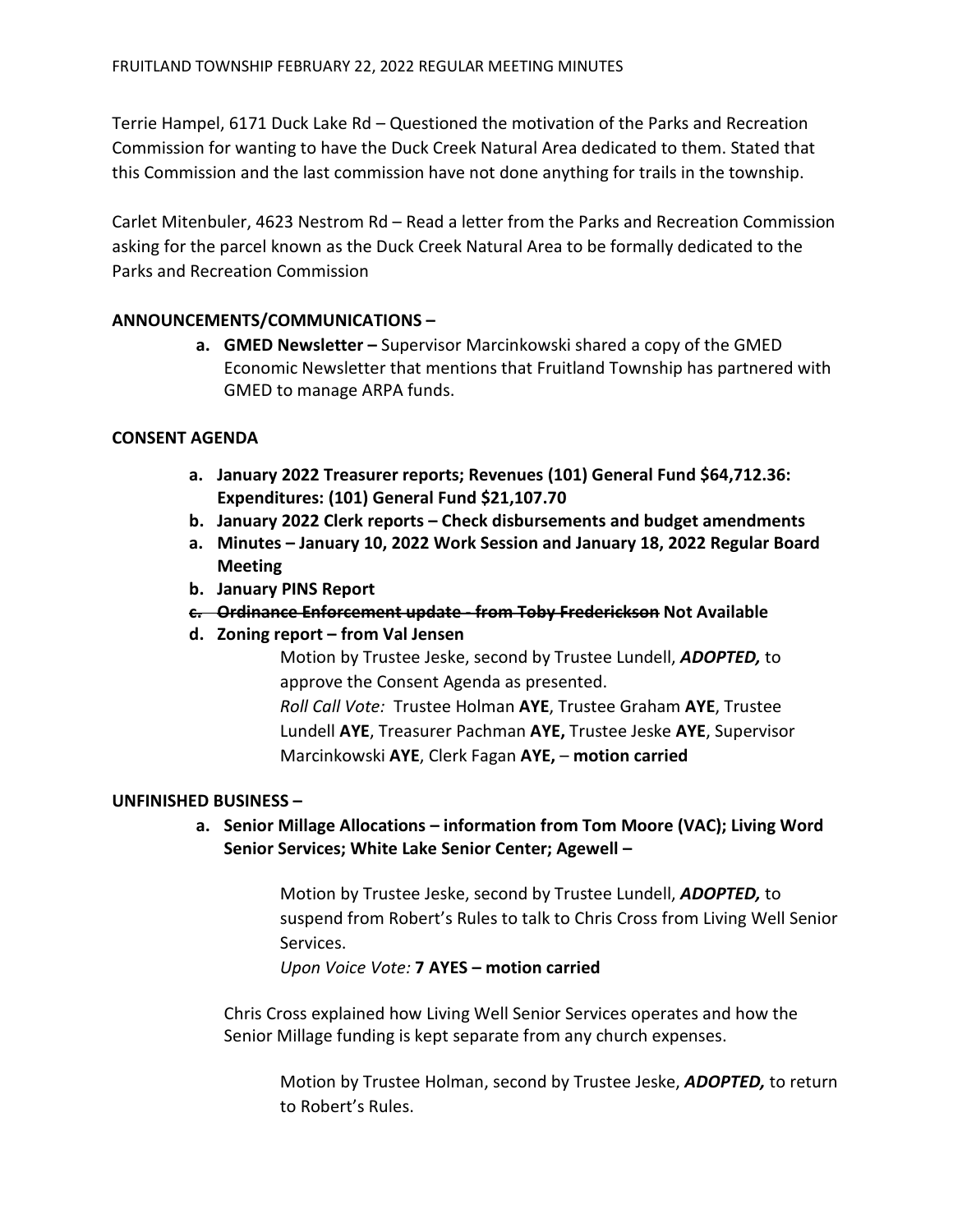### Upon Voice Vote: 7 Ayes

The Board spent time discussing each program, it's benefits, and how best to serve the greatest number of seniors this year. Further discussions will take place regarding supplementation with ARPA funds, but the Board would like to see \$15,000 of ARPA funds set aside for the VAC, potentially sending \$5,000 now and the remaining \$10,000 this Summer when their fiscal year resets, after seeing how well the program is used. They would also potentially like to see between \$12,000 and \$25,000 used for Living Well Senior Services.

> Motion by Trustee Lundell, second by Trustee Holman, ADOPTED, to approve the following allocations for the 2022 Senior Millage Grant: \$10,000 to be used for \$20 Ecology Station Vouchers and \$5,000 to be used for Farmers Market Vouchers, with the voucher limits to be lowered to one of each voucher per household. The remaining funds to be allocated as \$5,000 for AgeWell and \$5,000 for the White Lake Senior Center.

Roll Call Vote: Trustee Holman AYE, Trustee Graham AYE, Trustee Lundell AYE, Treasurer Pachman AYE, Trustee Jeske AYE, Supervisor Marcinkowski AYE, Clerk Fagan AYE, – motion carried

### b. ARPA Funds Administration – GMED agreement –

Motion by Trustee Lundell, second by Trustee Holman, ADOPTED, to approve the agreement with the Greater Muskegon Economic Development and allow Supervisor Marcinkowski to sign. Roll Call Vote: Trustee Holman AYE, Trustee Graham AYE, Trustee Lundell AYE, Treasurer Pachman AYE, Trustee Jeske AYE, Supervisor Marcinkowski AYE, Clerk Fagan AYE, – motion carried

#### c. Network upgrades – IT Right quote –  $$3,055.36$  –

Motion by Trustee Jeske, second by Treasurer Pachman, ADOPTED, to approve the quote from IT Right. Roll Call Vote: Trustee Holman AYE, Trustee Graham AYE, Trustee Lundell AYE, Treasurer Pachman AYE, Trustee Jeske AYE, Supervisor Marcinkowski AYE, Clerk Fagan AYE, – motion carried

#### d. Republic Services – agreement upgrade –

Motion by Trustee Jeske, second by Trustee Holman, ADOPTED, to approve the updated agreement with the Republic Services and allow Supervisor Marcinkowski to sign.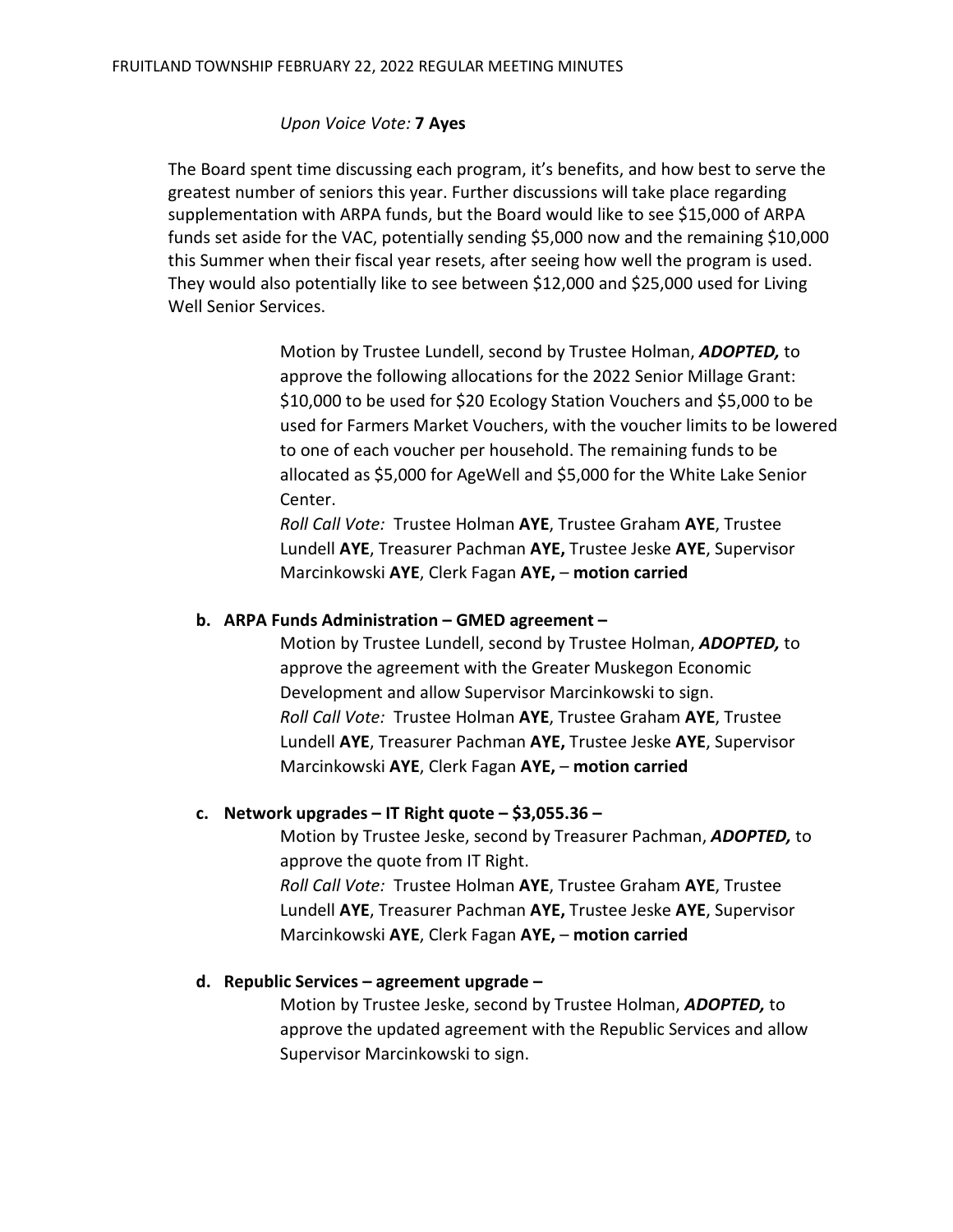Roll Call Vote: Trustee Holman AYE, Trustee Graham AYE, Trustee Lundell AYE, Treasurer Pachman AYE, Trustee Jeske AYE, Supervisor Marcinkowski AYE, Clerk Fagan AYE, – motion carried

e. WRLS Annual Fundraiser

Motion by Trustee Holman, second by Trustee Jeske, ADOPTED, to approve the annual WRLS fundraiser and the liquor control application. Roll Call Vote: Trustee Holman AYE, Trustee Graham AYE, Trustee Lundell AYE, Treasurer Pachman AYE, Trustee Jeske AYE, Supervisor Marcinkowski AYE, Clerk Fagan AYE, – motion carried

f. Rosene Update – Supervisor Marcinkowski shared the updated Opinion and Order Regarding Privileged Documents. The Judge has ruled that Fruitland Township does not have to disclose the questioned documents and that they are privileged information.

#### NEW BUSINESS –

- a. Leasing Township Property a resident inquiry Supervisor Marcinkowski has received an updated request to potentially lease some township property. He has passed this letter on to the Citizen's Advisory Committee.
- b. RESOLUTION 2022-02 Resolution of Intent Opposing Incorporation as a Charter Township.

Motion by Clerk Fagan, second by Trustee Holman, ADOPTED, to approve Resolution 2022-02 Opposing Incorporation as a Charter Township. Roll Call Vote: Trustee Holman AYE, Trustee Graham AYE, Trustee Lundell AYE, Treasurer Pachman AYE, Trustee Jeske AYE, Supervisor Marcinkowski AYE, Clerk Fagan AYE, – motion carried

#### c. RESOLUTION 2022-03 Establish Supervisor Salary for Fiscal Year 2022/2023

Motion by Clerk Fagan, second by Trustee Lundell, ADOPTED, to approve Resolution 2022-03 Supervisor Salary. Roll Call Vote: Trustee Holman AYE, Trustee Graham AYE, Trustee Lundell AYE, Treasurer Pachman AYE, Trustee Jeske AYE, Supervisor Marcinkowski AYE, Clerk Fagan AYE, – motion carried

#### d. RESOLUTION 2022-04 Establish Clerk Salary for Fiscal Year 2022/2023

Motion by Trustee Lundell, second by Trustee Jeske, ADOPTED, to approve Resolution 2022-04 Clerk Salary. Roll Call Vote: Trustee Holman AYE, Trustee Graham AYE, Trustee Lundell AYE, Treasurer Pachman AYE, Trustee Jeske AYE, Supervisor Marcinkowski AYE, Clerk Fagan AYE, – motion carried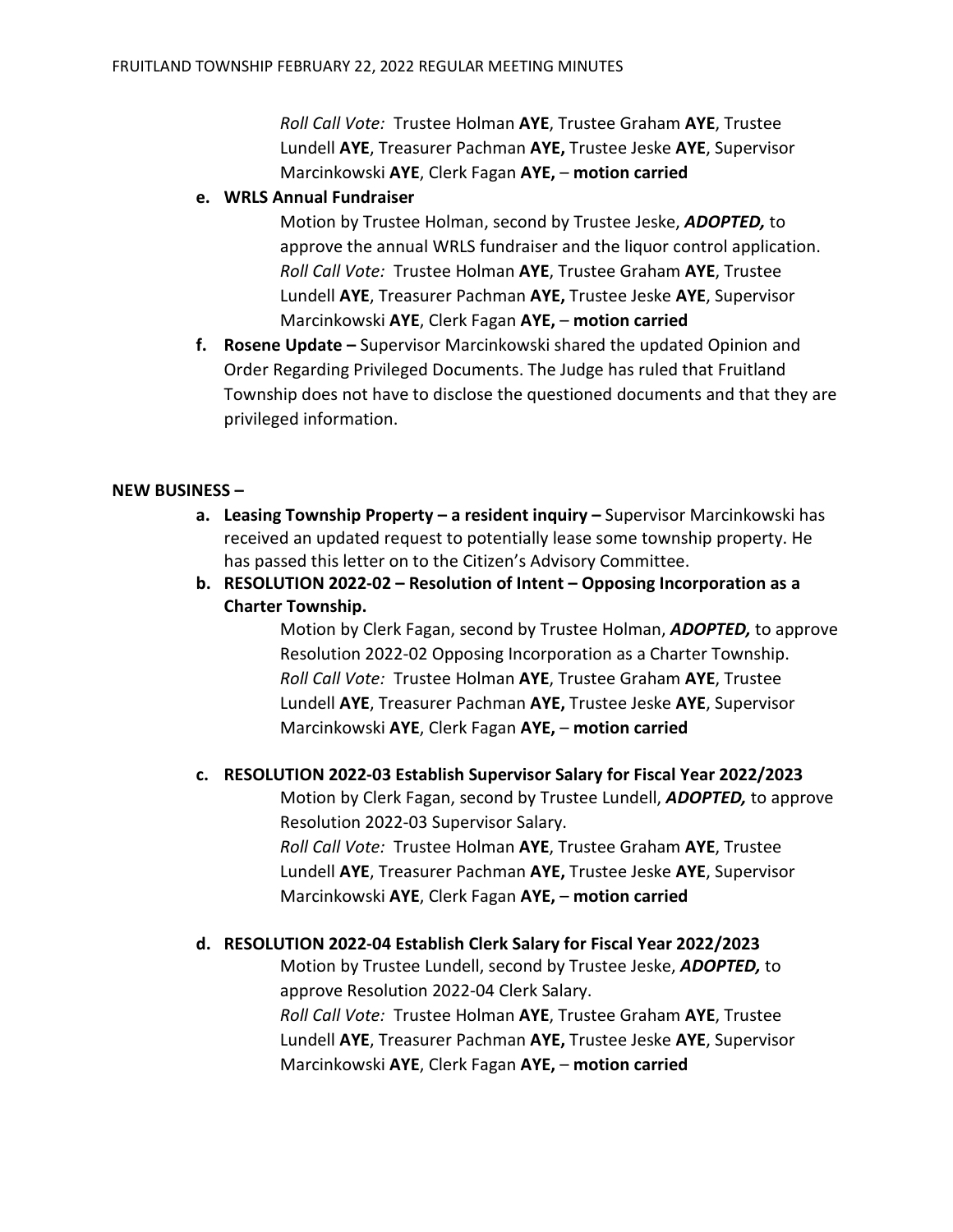# e. RESOLUTION 2022-05 Establish Treasurer Salary for Fiscal Year 2022/2023 Motion by Trustee Holman, second by Trustee Lundell, ADOPTED, to approve Resolution 2022-05 Treasurer Salary. Roll Call Vote: Trustee Holman AYE, Trustee Graham AYE, Trustee Lundell AYE, Treasurer Pachman AYE, Trustee Jeske AYE, Supervisor Marcinkowski AYE, Clerk Fagan AYE, – motion carried

- f. RESOLUTION 2022-06 Establish Trustee Salary for Fiscal Year 2022/2023 Motion by Supervisor Marcinkowski, second by Clerk Fagan, ADOPTED, to approve Resolution 2022-06 Trustee Salary. Roll Call Vote: Trustee Holman AYE, Trustee Graham AYE, Trustee Lundell AYE, Treasurer Pachman AYE, Trustee Jeske AYE, Supervisor Marcinkowski AYE, Clerk Fagan AYE, – motion carried
- g. RESOLUTION 2022-08 Establish Work Session and Regular Meeting Dates and Times for Board of Trustees, Meeting Dates for the Planning Commission, Parks & Recreation Commission and Zoning Board of Appeals for Fiscal Year 2022/2023

Motion by Trustee Lundell, second by Trustee Holman, ADOPTED, to approve Resolution 2022-08 Meeting Dates. Roll Call Vote: Trustee Holman AYE, Trustee Graham AYE, Trustee Lundell AYE, Treasurer Pachman AYE, Trustee Jeske AYE, Supervisor Marcinkowski AYE, Clerk Fagan AYE, – motion carried

## h. RESOLUTION 2022-09 Holiday Observance Days for Fiscal Year 2022/2023

Motion by Trustee Holman, second by Trustee Graham, ADOPTED, to approve Resolution 2022-09 Holiday Observance Days. Roll Call Vote: Trustee Holman AYE, Trustee Graham AYE, Trustee Lundell AYE, Treasurer Pachman AYE, Trustee Jeske AYE, Supervisor Marcinkowski AYE, Clerk Fagan AYE, – motion carried

- i. Intergovernmental Contract for Property Code Enforcement Services Motion by Trustee Jeske, second by Clerk Fagan, ADOPTED, to approve the Intergovernmental Contract for Property Code Enforcement Services. Roll Call Vote: Trustee Holman AYE, Trustee Graham AYE, Trustee Lundell AYE, Treasurer Pachman AYE, Trustee Jeske AYE, Supervisor Marcinkowski AYE, Clerk Fagan AYE, – motion carried
- j. Additional road projects Supervisor Marcinkowski shared quotes received from the Muskegon County Road Commission regarding the smaller subdivision roads in the township. The total for 14 subdivision roads within the township would be approximately \$160,000. He stated that the quote is still being worked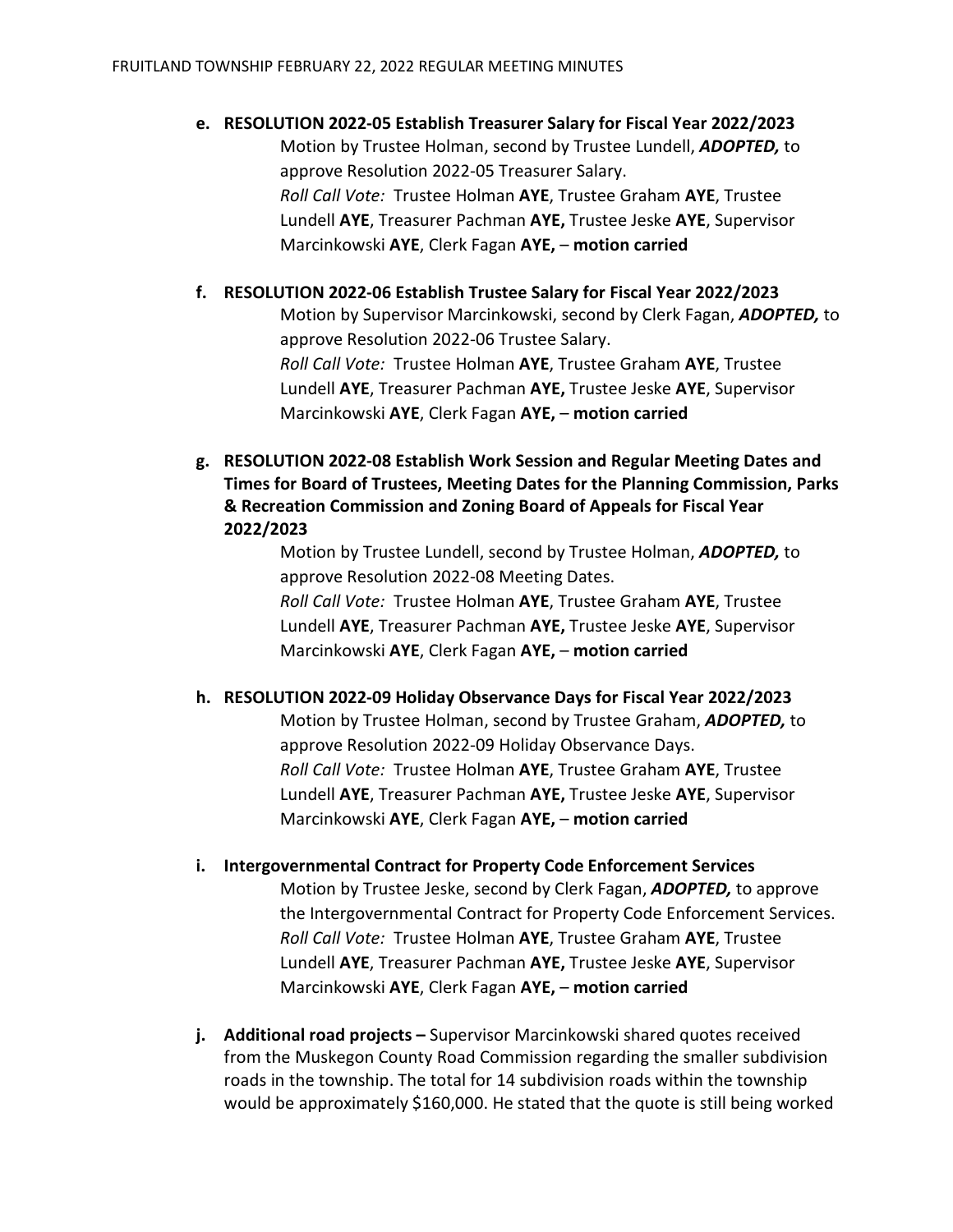on for Simonelli road and when Trustee Graham asked about Todd road he explained that because it is such a big project and involves the MCRC and the Muskegon County Drain Commission that we are still waiting to see what can be done.

- k. 2022/2023 Budget Supervisor Marcinkowski shared the current proposed budget for 101 and asked for any suggestions or questions from the Board.
- l. Request by Parks Commission Duck Creek Natural Area dedication to Park **Commission**

Motion by Trustee Jeske, second by Trustee Lundell, ADOPTED, to suspend from Robert's Rules to talk to the Parks and Recreation Commission Chairman.

Upon Voice Vote: 7 AYES – motion carried

 Chairman Huch spoke about the confusion over who has control over the Duck Creek Natural Area now and how the focus on the Parks and Recreation Commission would be preservation. He said that he worried about Purple Loosestrife being spread throughout Duck Creek and how the Friends of Fruitland Township Trails plan's could upset the balance of things and hurt the natural area. He stated that the Parks and Recreation Commission intends to "preserve the area and leave it alone." Bob Murray added that the Parks and Recreation Commission should have control of any recreation areas in the township. Supervisor Marcinkowski added that the current Duck Creek Natural Area has issues with motorized vehicles driving through and around, and that nothing is being done about the preservation of the area or Duck Creek now.

Motion by Trustee Lundell, second by Trustee Holman, ADOPTED, to return to Robert's Rules. Upon Voice Vote: 7 AYES – motion carried

Supervisor Marcinkowski will place this request on the agenda for the March Work Session.

m. Friends of Fruitland Township Trails – Presentation - Terrie Hampel and Dave Rice from the Friends of Fruitland Township Trails gave a very detailed 6 phase plan regarding the DCNA. Terrie provided background information regarding previous township supervisor Dick Hain and his view for the acreage when Fruitland Township acquired the area while he was serving. Each phase included estimates of cost with a total cost of approximately \$349,510. Some areas will be ADA compliant and some will be more expensive because they will involve bridges and walkways. Their intention is to keep all trails and fixtures as natural as possible to preserve the area. Supervisor Marcinkowski asked whether the bridges and later phases would be necessary and Dave replied that it would all